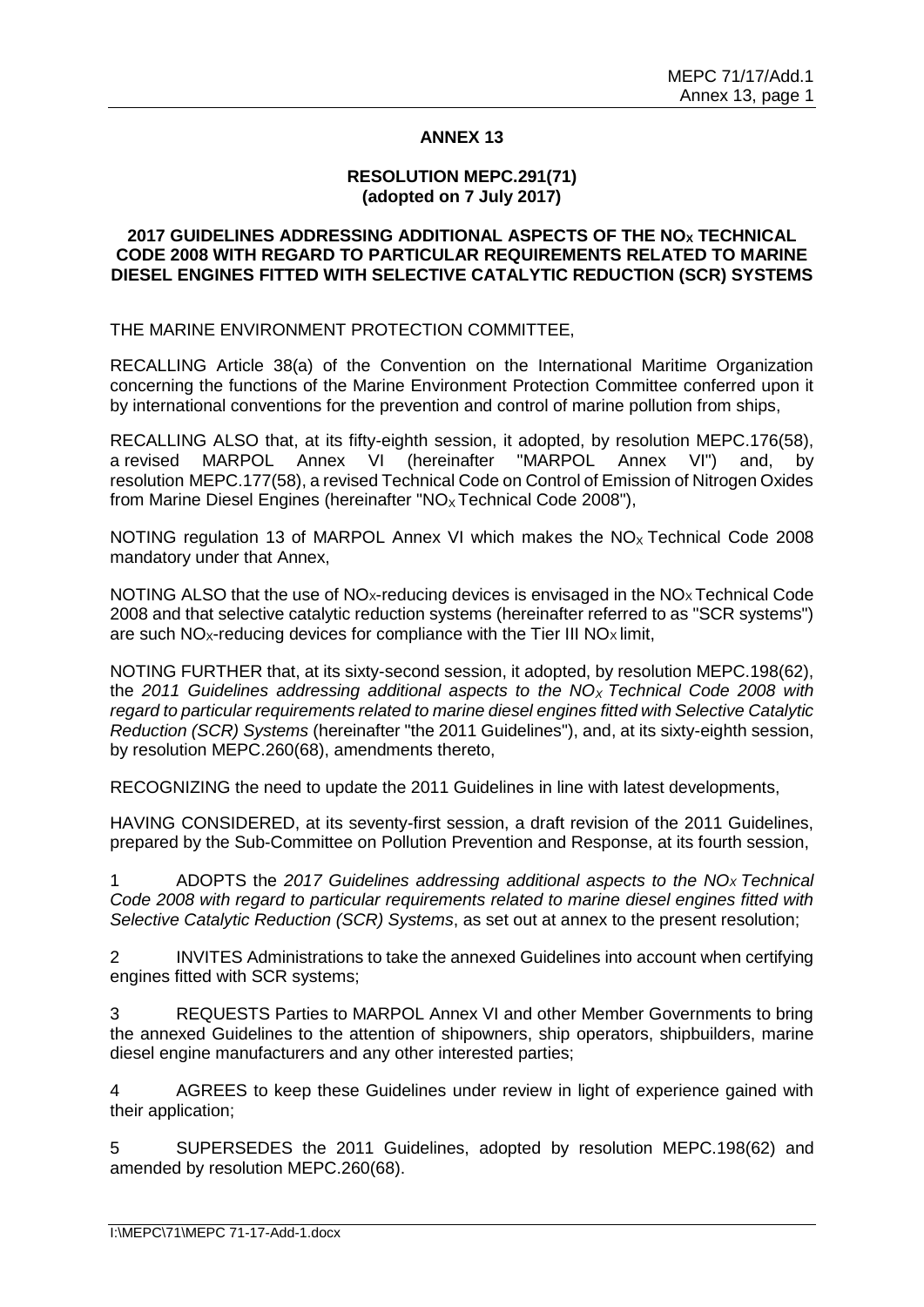### ANNEX

### **2017 GUIDELINES ADDRESSING ADDITIONAL ASPECTS TO THE NO<sup>X</sup> TECHNICAL CODE 2008 WITH REGARD TO PARTICULAR REQUIREMENTS RELATED TO MARINE DIESEL ENGINES FITTED WITH SELECTIVE CATALYTIC REDUCTION (SCR) SYSTEMS**

# **TABLE OF CONTENTS**

- 1 INTRODUCTION
- 2 GENERAL
	- 2.1 Purpose
	- 2.2 Application
	- 2.3 Definitions

### 3 PRE-CERTIFICATION PROCEDURE

- 3.1 General
- 3.2 Technical File and on board  $NO<sub>x</sub>$  verification procedures
- 3.3 Measures to minimize reductant slip
- 3.4 Pre-certification procedure
- 3.5 EIAPP certificate

### 4 FAMILY AND GROUP CONCEPTS FOR ENGINE SYSTEMS FITTED WITH SCR

#### 5 TEST PROCEDURES FOR SCHEME A

- 5.1 General
- 5.2 Calculation of gaseous emissions

### 6 TEST PROCEDURES FOR SCHEME B

- 6.1 General
- 6.2 Verification test procedures for an engine
- 6.3 Test procedures for SCR chambers
- 6.4 Calculation of the specific emission
- 6.5 Test report to be submitted to the Administration
- 7 ON BOARD CONFIRMATION TEST FOR SCHEME B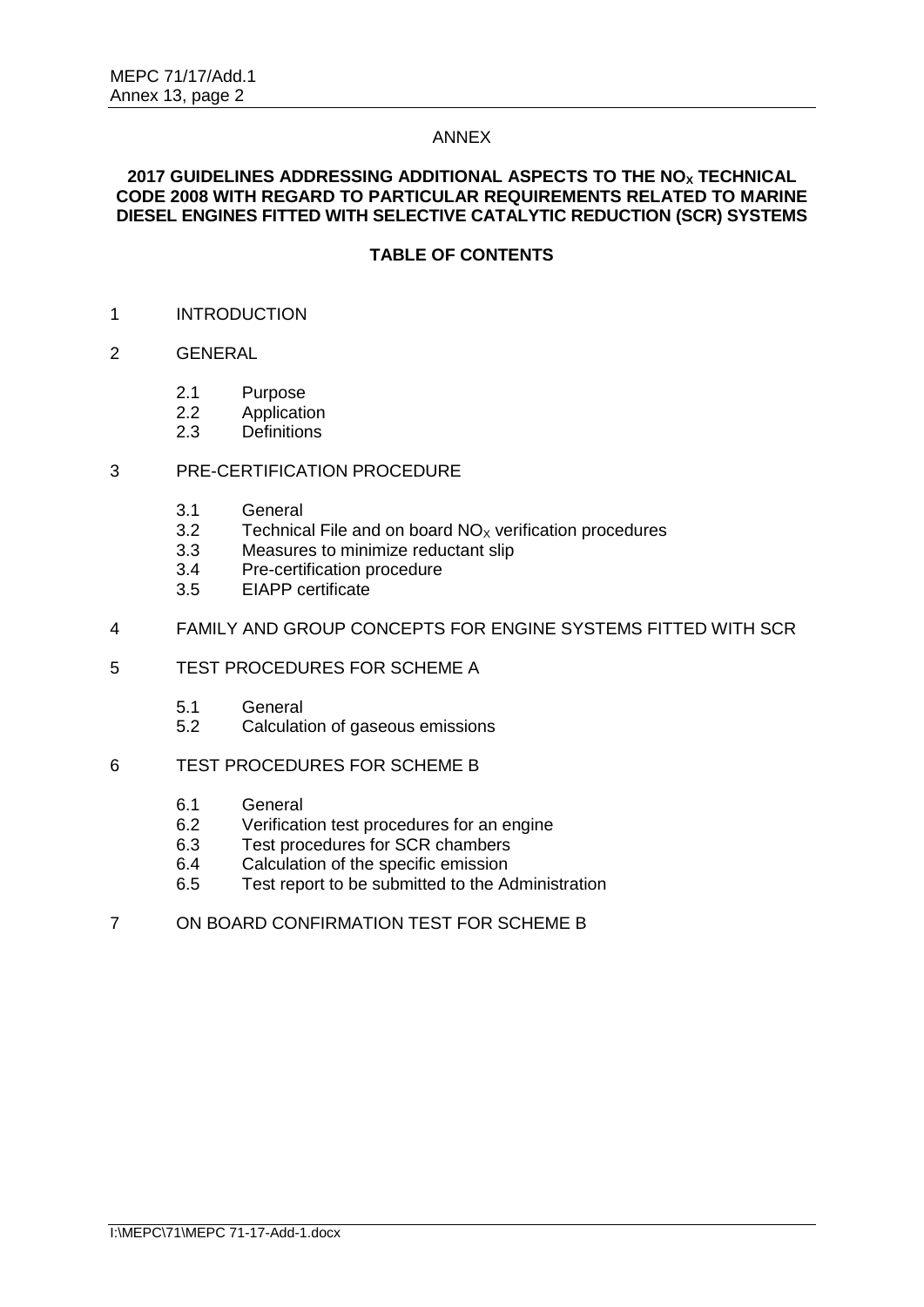# **1 INTRODUCTION**

1.1 The use of  $NO<sub>X</sub>$ -reducing devices is envisaged in section 2.2.5 of the  $NO<sub>X</sub>$  Technical Code 2008 (NTC 2008) and a Selective Catalytic Reduction (SCR) system is one of such devices.

1.2 The NTC 2008 contains two ways for pre-certification of engine systems fitted with NO<sub>x</sub>-reducing devices:

- .1 engine fitted with SCR: approval in accordance with paragraph 2.2.5.1 and test in accordance with chapter 5 of the NTC 2008; and
- .2 a simplified measurement method in accordance with section 6.3 of the NTC 2008 as regulated in paragraph 2.2.5.2 (Primary failure case) of the Code.

1.3 According to paragraph 2.2.5.1 of the NTC 2008, where a  $NO<sub>x</sub>$ -reducing device is to be included within the EIAPP certification, it must be recognized as a component of the engine, and its presence shall be recorded in the engine's Technical File. The engine shall be tested with the  $NO<sub>x</sub>$ -reducing device fitted unless, due to technical and practical reasons, the combined testing is not appropriate and the procedures specified in paragraph 2.2.4.1 of the NTC 2008 cannot be applied, subject to approval by the Administration. In the latter case the provisions of Scheme B as set out in these Guidelines should be applied.

1.4 Administrations are invited to take these Guidelines into account when certifying engines fitted with SCR.

# **2 GENERAL**

### **2.1 Purpose**

The purpose of these Guidelines is to provide guidance in addition to the requirements of the NTC 2008 for design, testing, surveys and certification of marine diesel engines fitted with an SCR system to ensure its compliance with the requirements of regulation 13 of MARPOL Annex VI.

#### **2.2 Application**

These Guidelines apply to marine diesel engines fitted with SCR for compliance with regulation 13 of MARPOL Annex VI.

### **2.3 Definitions**

Unless provided otherwise, the terms in these Guidelines have the same meaning as the terms defined in regulation 2 of MARPOL Annex VI and in section 1.3 of the NTC 2008.

2.3.1 "Engine system fitted with SCR" means a system consisting of a marine diesel engine, an SCR chamber and a reductant injection system. When a control device on  $NO<sub>X</sub>$ -reducing performance is provided, it is also regarded as a part of the system.

2.3.2 "Catalyst block" means a block of certain dimension through which exhaust gas passes and which contains catalyst composition on its inside surface to reduce  $NO<sub>x</sub>$  from exhaust gas.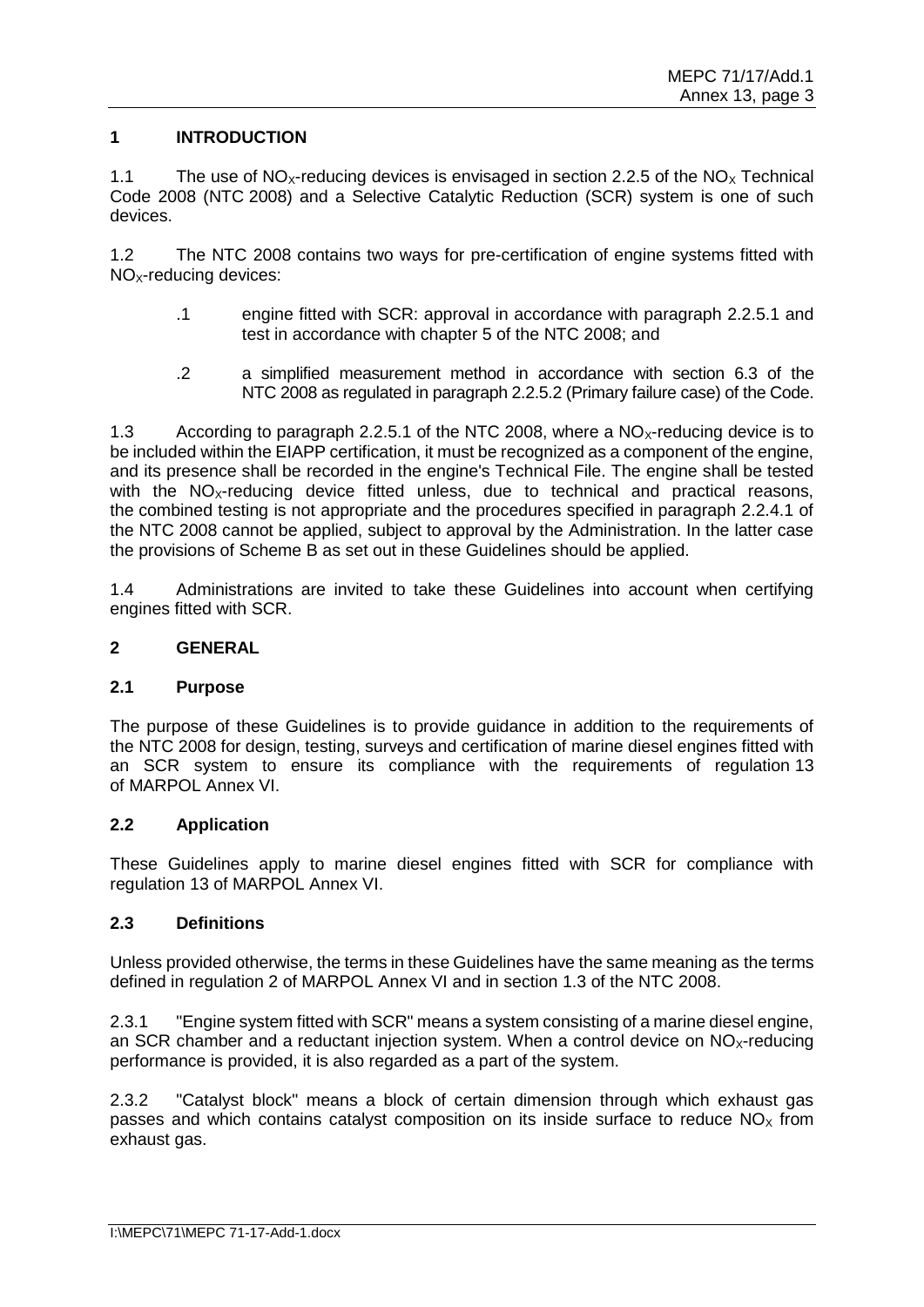2.3.3 "SCR chamber" means an integrated unit, which contains the catalyst block(s), and into which flows exhaust gas and reductant.

2.3.4 "Reductant injection system" means a system, which consists of the pump(s) to supply reductant to the nozzle(s), the nozzle(s) spraying reductant into the exhaust gas stream and control device(s) of the spray.

2.3.5 "AV (area velocity) value" means a value of the exhaust gas flow rate passing through the catalyst blocks  $(m^3/h)$  per total active surface area of the catalyst blocks in the SCR chamber ( $m^2$ ). Therefore, unit of AV value is ( $m/h$ ). The exhaust gas flow volume is the volume defined at 0°C and 101.3 kPa.

2.3.6 "SV (space velocity) value" means a value of the exhaust gas flow rate passing through the catalyst block(s)  $(m^3/h)$  per total volume of the catalyst block(s) in the SCR chamber ( $m^3$ ). Therefore, unit of SV value is (1/h). The exhaust gas flow volume is the volume defined at 0°C and 101.3 kPa.

2.3.7  $\text{Total volume of the catalyst block}$  means the volume  $(m^3)$  based on outer dimensions of the catalyst block.

2.3.9 "LV (linear velocity) value" means a value of the exhaust gas flow rate passing through the catalyst blocks (m<sup>3</sup>/h) per catalyst block's section (m<sup>2</sup>) in a normal direction of exhaust gas flow. Therefore, unit of LV value is (m/h). The exhaust gas flow volume is the volume defined at  $0^{\circ}$ C and 101.3 kPa.

2.3.9 "Block section" means the cross-sectional area  $(m^2)$  of the catalyst block based on the outer dimensions.

2.3.10 "NO<sub>X</sub> reduction rate η" means a value deriving from the following formula. Unit of  $\eta$  is (%):

$$
\eta = \frac{(c_{\text{inlet}} - c_{\text{outlet}})}{c_{\text{inlet}}} \cdot 100
$$

Where:  $c_{\textit{index}}$ is  $NO<sub>x</sub>$  concentration (ppm) as measured at the inlet of the SCR chamber;

 $c_{\textit{outlet}}$ is  $NO<sub>x</sub>$  concentration (ppm) as measured at the outlet of the SCR chamber.

2.3.11 "Catalyst block casing or frame" means a casing or frame of an assembly (module) of several catalyst blocks.

# **3 PRE-CERTIFICATION PROCEDURE**

# **3.1 General**

3.1.1 Engine systems fitted with SCR should be certified in accordance with chapter 2 of the NTC 2008. In cases where combined engine/SCR systems cannot be tested on a test bed owing to technical and practical reasons nor an on board test can be performed fully complying with the requirements of chapter 5 of the NTC 2008 the procedures provided by Scheme B of these guidelines should be applied.

3.1.2 The applicant for certification should be the entity responsible for the complete engine system fitted with SCR.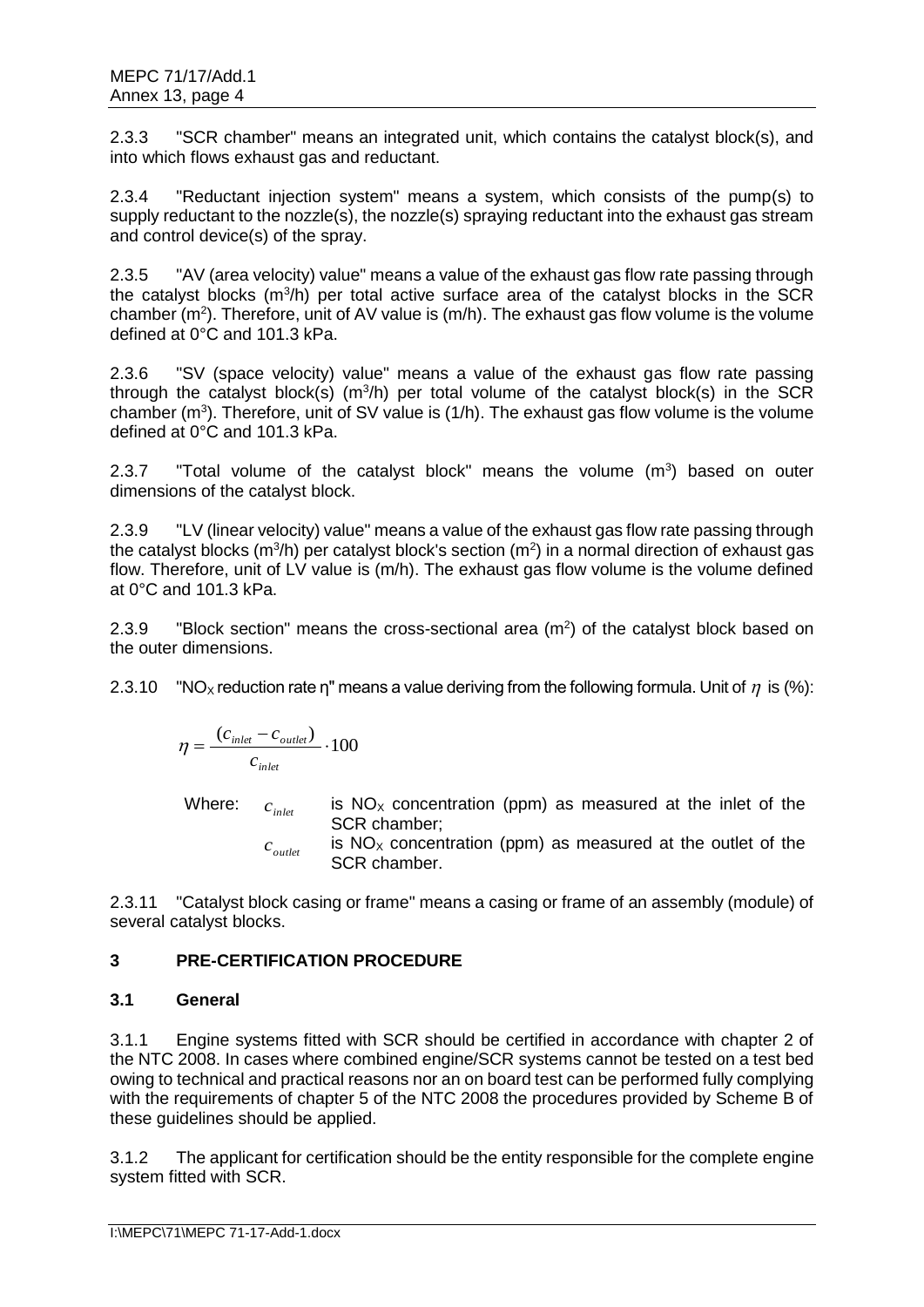3.1.3 The applicant should supply all necessary documentation, including the Technical File for the complete system, a description of the required on board  $NO<sub>x</sub>$  verification procedure and, where applicable, the description of the confirmation test procedure.

# **3.2 Technical File and on board NO<sup>X</sup> verification procedures**

In addition to the information supplied in paragraph 3.1.3 of these Guidelines and items in section 2.4 of the NTC 2008, engine systems fitted with SCR should include the following information in Technical File:

- .1 reductant: component/type and concentration;
- .2 reductant injection system including critical dimensions and supply volume;
- .3 design features of SCR specific components in the exhaust duct from the engine exhaust manifold to the SCR chamber. The design features are to be specified by the applicant and may include, but are not limited to:
	- .1 any restrictions specified by the applicant relating to exhaust duct configuration/design, including the position and number of bends in exhaust duct along with orientation and geometry, exhaust duct changes of diameter and arrangements fitted to manipulate exhaust flow, where applicable;
	- .2 minimum distance between reductant injection point(s) and SCR chamber;
	- .3 position of reductant injection equipment within duct and the direction of reductant injection, e.g. counter flow or parallel flow;
	- .4 reductant mixing arrangements;
	- .5 reductant lances, nozzles, atomizing arrangement;
	- .6 inlet plenum design, top entry or bottom entry;
	- .7 where an SCR by-pass arrangement is stipulated by the applicant, the control specifications, identification of the by-pass valve and its control device; and
	- .8 where an integrated reductant injection and SCR chamber arrangement is supplied as a packaged item to be fitted into an exhaust duct, the parameters of such a unit which may affect  $NO<sub>x</sub>$ emissions;
- .4 catalyst block specification and arrangement in the SCR chamber. The details of the catalyst block specification and the arrangement of catalyst blocks within the SCR chamber may include, but are not limited to:
	- .1 installation of blocks within the SCR chamber, including the number of blocks, number of layers and the SCR chamber casing and frame to prevent exhaust gas slip;
	- .2 catalyst block geometry;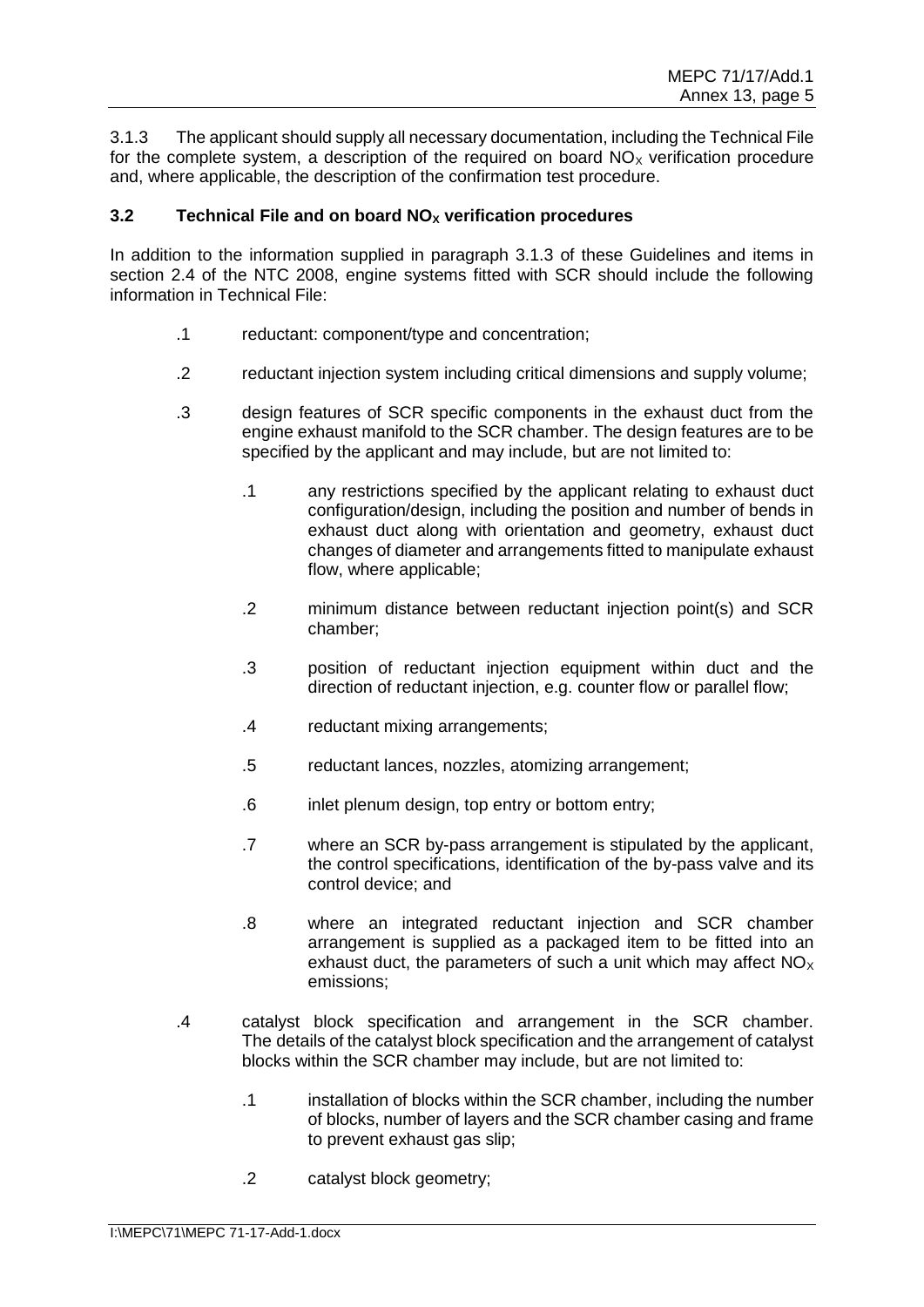- .3 limiting characteristics such as CPSI (cells per square inch) and ranges for physical parameters such as the space velocity (SV), area velocity (AV) and linear velocity (LV), or a part number or specification number specified by the applicant on the catalyst block;
- .4 catalyst material: this may be identified by means of a part number or specification number. The means to ensure a correct catalyst block installed on board against the Technical File, where a part number or specification number specified by the applicant on the catalyst block casing or frame is acceptable;
- .5 arrangement of soot blowing equipment;
- .6 inspection and access arrangements. The inspection of the SCR chamber should be limited to ensuring that the correct catalyst blocks are fitted during assembly of the SCR and the inspection of spare catalyst blocks can be accepted to demonstrate compliance at surveys other than at the initial assembly of the SCR; and
- .7 any baffle plates or other devices installed within the SCR chamber for exhaust gas and reductant flow distribution;
- .5 inlet parameters including allowable exhaust gas temperature (maximum and minimum) at the inlet of the SCR chamber;
- .6 cross-unit parameters: allowable pressure loss (Δp) between inlet and outlet of SCR chamber and in the exhaust duct caused by SCR components. Where there is any element of the SCR system upstream and/or downstream of the SCR chamber which affects the allowable pressure loss, then this allowable pressure loss (∆p) is to be based on the entire SCR system;
- .7 aspects related to the fuel oil quality resulting in continued compliance of the engine with the applicable  $NO<sub>x</sub>$  emission limit to assure continued  $NO<sub>x</sub>$ reduction may include, but not be limited to:
	- .1 the maximum allowable sulphur content of fuel oil which can be combusted, while maintaining compliance; and
	- .2 guidance on applicable fuel oil composition and fuel oil contaminants under operational conditions;
- .8 factors related to the deterioration rate of SCR performance, e.g. exchange condition for SCR catalyst blocks and recommended exchange time of SCR catalyst blocks:
	- .1 where a feedback or a feed forward reductant control strategy is incorporated with a  $NO<sub>x</sub>$  measurement device, this is acceptable as a means of monitoring catalyst condition/degradation. The exchange criteria of catalyst blocks against the reading of the  $NO<sub>x</sub>$  measurement device is to be specified by the applicant as well as the maintenance, service, and calibration requirements for the  $NO<sub>x</sub>$  measurement device: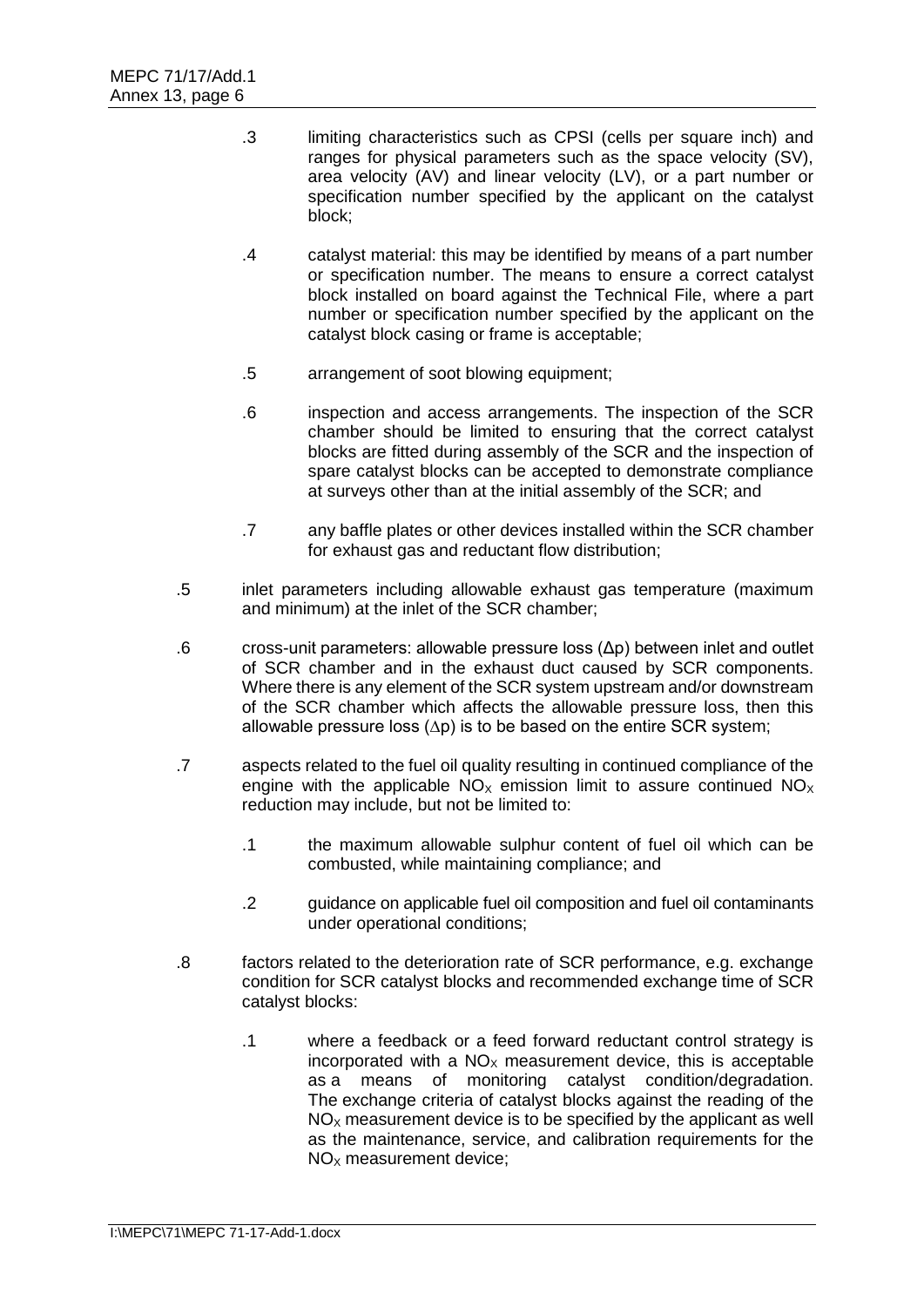- .2 where a feed forward reductant control strategy is adopted without a  $NO<sub>x</sub>$  measurement device, the application is to provide the details of:
	- .1 the expected deterioration curve under expected operating conditions or the life of catalyst under expected operating conditions;
	- .2 factors which can influence catalyst  $NO<sub>x</sub>$  reduction efficiency; and
	- .3 guidance on how to assess catalyst  $NO<sub>x</sub>$  reduction efficiency based on periodical spot checks or monitoring as specified by the applicant, if applicable; records are to be kept for inspection during annual, intermediate and renewal surveys. The frequency of periodical spot checks is to be defined by the applicant considering the expected deterioration of the catalyst. The frequency for spot-checks should be at least after installation and once every 12 months; and
- .3 other strategies on monitoring the catalyst condition/degradation are subject to the approval of the Administration;
- .9 controlling arrangements and settings of the SCR, e.g. model, specification of control device. This is to include, but not be limited to:
	- .1 the reductant injection control strategy which may be a feed forward reductant injection control or feedback reductant injection control strategy;
	- .2 instrumentation and sensors which are part of the SCR control arrangement, as applicable;
	- .3 crew instructions for allowable adjustment of control parameters including details of how to prevent unauthorized alteration of the system configuration parameters, programmable logic controller (PLC) data, and central processing units (CPU) as applicable;
	- $.4$  where a NO<sub>x</sub> measurement device is used, the following details should be included:
		- .1 type/model (identification number);
		- .2 calibration, zero and span check procedures and the periodicity of such checks, if applicable;
		- .3 calibration gases to be carried on board if applicable; and
		- .4 maintenance and/or exchange requirements;
		- .5 where the engine system fitted with SCR has different operating modes (e.g. modes for Tier II and Tier III compliance separately), details of the control philosophy for selecting different modes of operation and recording the mode of operation together with means of changing between modes; and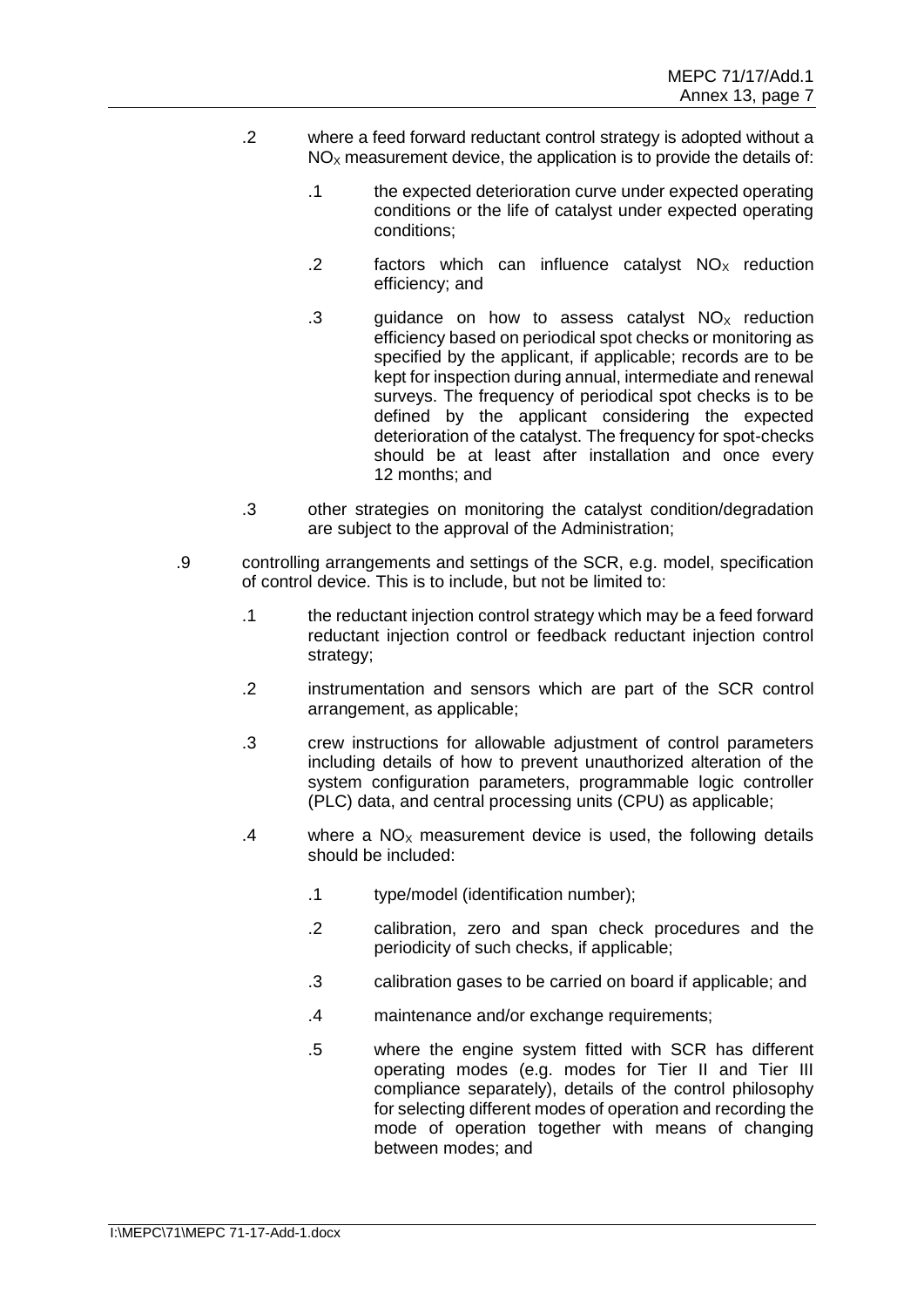- .6 auxiliary control devices, as mentioned in regulation 13.9 and defined in regulation 2.4 of MARPOL Annex VI, respectively, may be used on engine systems fitted with SCR, covering starting and stopping, low load operation and reversing operation, subject to the approval of the Administration;
- .10 measures to minimize reductant slip. The maximum reductant slip may be specified by the applicant. Supporting information, including reductant injection rates under certain engine loads, the catalyst temperature or exhaust gas temperature when reductant injection occurs, etc. may be included in order to prevent reductant slip from exceeding the specified maximum level. Reductant slip monitoring in the exhaust duct downstream of the SCR or an equivalent means may be accepted as a means to minimize reductant slip. Alternatively, means of alleviating reductant slip (for example through the use of an ammonia slip catalyst or active catalyst thermal management) may be accepted as a means to minimize reductant slip;
- .11 parameter check method as the verification procedure: with regard to the application of the parameter check method, requirements given in paragraph 2.3.6 and guidance given in paragraph 2 of appendix VII of the NTC 2008 should be taken into account in assessing the adequacy of a proposed procedure with analysers meeting or exceeding the requirements of appendix III of the NTC 2008; and
- .12 any other parameter(s) specified by the applicant.

# **3.3 Measures to minimize reductant slip**

When SCR uses urea solution, ammonia solution or ammonia gas as reductant, measures to prevent reductant slip should be provided to avoid the supply of an excessive amount of reductant in the system. The reductant injection system should be designed to prevent emissions of any harmful substance from the system.

# **3.4 Pre-certification procedure**

Test and pre-certification of an engine system fitted with SCR should be conducted either by Scheme A (as given in section 5 of these Guidelines), or by Scheme B (as given in sections 6 and 7 of these Guidelines), as appropriate.

# **3.5 EIAPP certificate**

3.5.1 An Engine International Air Pollution Prevention (EIAPP) Certificate (see appendix I of the NTC 2008) should be issued by the Administration after approval of the Technical File.

3.5.2 When an applicant chooses Scheme B for pre-certification, the IAPP initial survey should not be completed until the on board initial confirmation test provides compliant results. The applicant remains the responsible entity until final acceptance of the system.

3.5.3 When the engine is to be certified to both Tier II and Tier III, the EIAPP Certificate should be completed for both Tier II and Tier III with a single Technical File covering both Tier modes.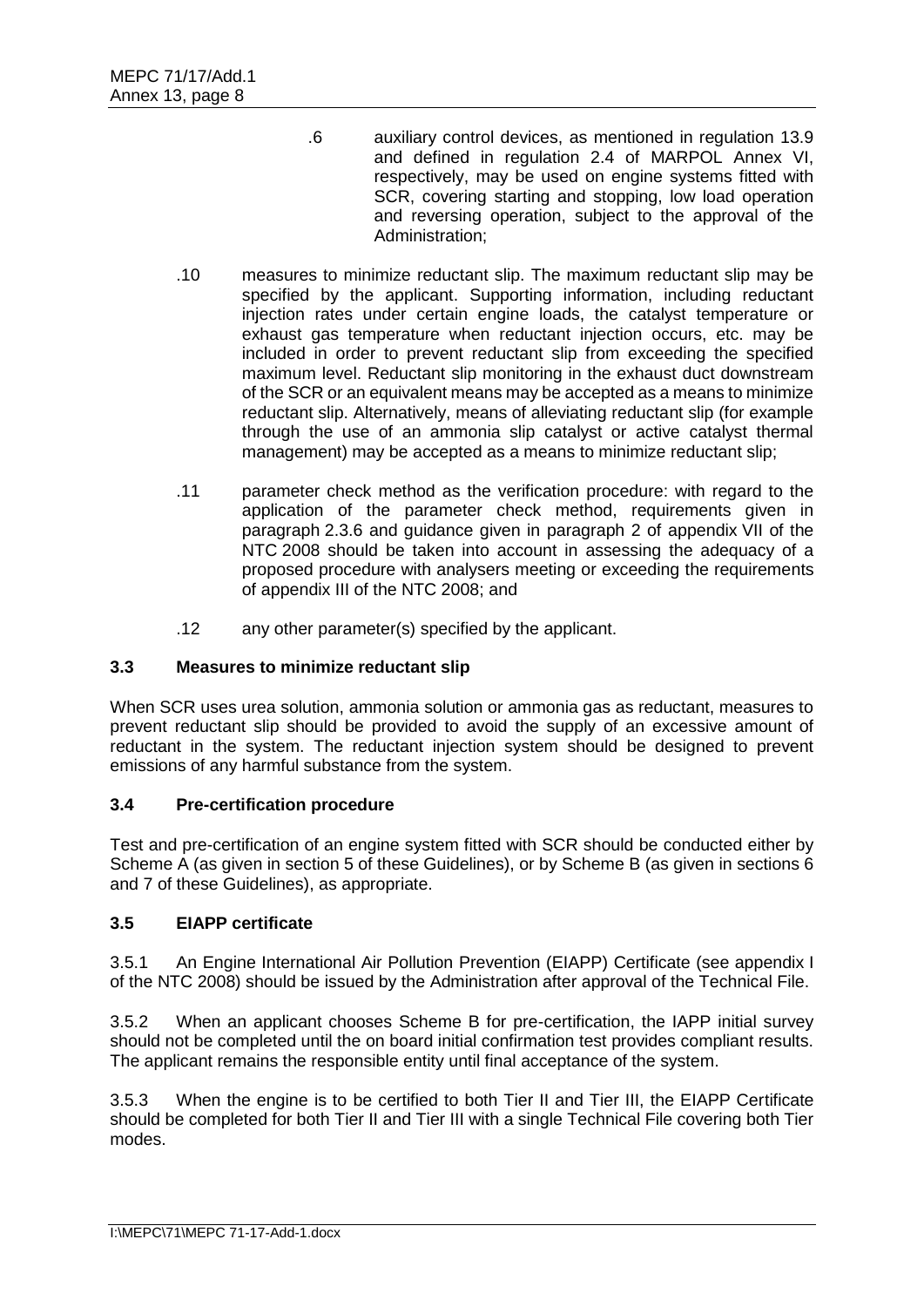# **4 FAMILY AND GROUP CONCEPTS FOR ENGINE SYSTEMS FITTED WITH SCR**

4.1 The requirements in chapter 4 of the NTC 2008 apply equally to engine systems fitted with SCR.

4.2 The parent engine is to be the engine system fitted with SCR with the highest  $NO<sub>X</sub>$ emission value of the group/family as specified in paragraphs 4.3.9.1 and 4.4.8.1 of the NTC 2008. In cases where there is more than one combined engine/SCR system with the same highest  $NO<sub>x</sub>$  emission value given to two decimal places (cycle value in g/kWh) within an engine family or an engine group, the parent engine is the system with the highest raw  $NO<sub>x</sub>$ value emitted from the engine.

4.3 The parent engine for Tier II compliance is not necessarily the same parent of the combined engine/SCR system for Tier III compliance.

# **5 TEST PROCEDURES FOR SCHEME A**

### **5.1 General**

5.1.1 A test for a combined system of an engine fitted with an SCR in Scheme A is to ensure compliance with the applicable  $NO<sub>x</sub>$  emission limits of MARPOL Annex VI, as required. The test bed measurement procedures of chapter 5 of the NTC 2008 should apply.

5.1.2 Notwithstanding paragraph 5.1.1, the applicant may choose to test the combined system of an engine fitted with an SCR with a by-pass arrangement without that by-pass installed for the purpose of test bed measurement. Any effect to the fluid dynamics or reductant distribution caused by the absence of the by-pass arrangement is to be presented by the applicant.

### **5.2 Calculation of gaseous emissions**

5.2.1 The calculation method in section 5.12 of the NTC 2008 is also applied to engine systems fitted with SCR. No allowance is made for the reductant solution injected into the exhaust gas stream in respect of its effect on exhaust gas mass flow rate calculation (appendix VI) or dry/wet correction factor (equation (11), paragraph 5.12.3.2.2 of the NTC 2008). The NO<sub>x</sub> correction factor for humidity and temperature (equations (16) or (17), paragraphs 5.12.4.5 and 5.12.4.6, respectively, of the NTC 2008) should not be applied.

5.2.2 For an engine system fitted with SCR, the following parameters should be measured and recorded in the engine test report in accordance with section 5.10 of the NTC 2008:

- .1 injection rate of reductant at each load point (kg/h);
- .2 exhaust gas temperature at the inlet and outlet of the SCR chamber (°C);
- .3 pressure loss (kPa): it is necessary to measure the pressure at inlet and at outlet of the SCR chamber and to calculate pressure loss Δp. It would also be permissible to measure the pressure loss ∆p of the SCR chamber with a differential pressure sensor. The allowable Δp limit should be confirmed; and
- .4 other parameter(s) as specified by the Administration.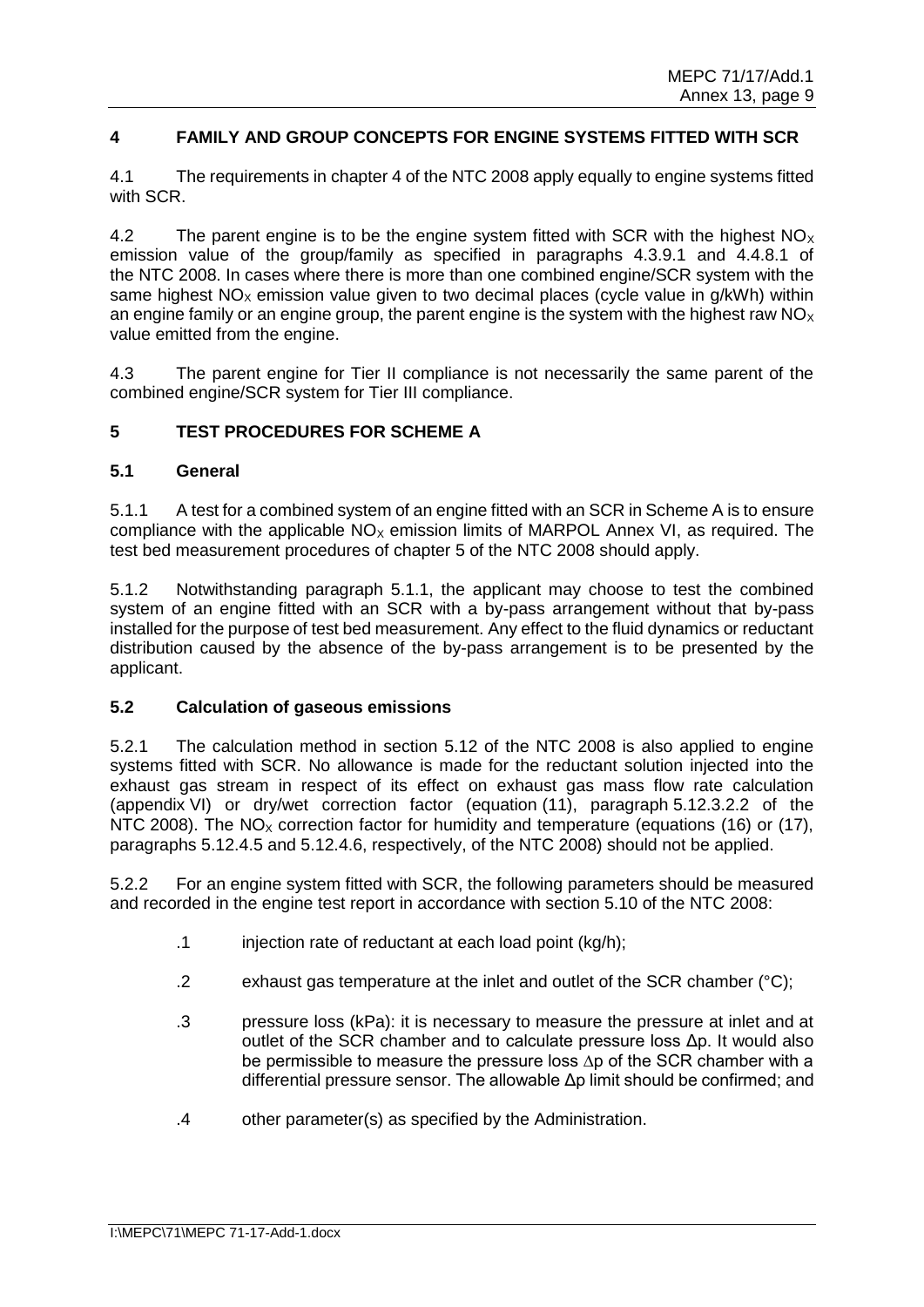# **6 TEST PROCEDURES FOR SCHEME B**

### **6.1 General**

6.1.1 A test for an engine system fitted with SCR in Scheme B is to ensure that the system complies with the applicable  $NO<sub>x</sub>$  emission limits in MARPOL Annex VI, as required. The test procedures in Scheme B are as follows:

- .1 an engine is tested to obtain the  $NO<sub>x</sub>$  emission value (g/kWh) in accordance with paragraph 6.2.1 of these Guidelines;
- .2 the SCR NO<sub>x</sub> reduction rate may be calculated by modelling tools, taking into account geometrical reference conditions, chemical  $NO<sub>x</sub>$  conversion models as well as other parameters to be considered;
- .3 for every type of catalytic element, an SCR chamber, not necessarily to full scale, is to be tested in accordance with section 6.3 of these Guidelines in order to generate data for the calculation model as that used in paragraph 6.1.1.2 of these Guidelines;
- .4 the  $NO<sub>x</sub>$  emission from the engine system fitted with SCR, which is calculated in accordance with section 6.4 of these Guidelines using the  $NO<sub>x</sub>$  emission value from the engine and the  $NO<sub>X</sub>$  reduction rate of SCR chamber. At this point the Technical File will be completed and this  $NO<sub>x</sub>$  emission value will be entered into the supplement of the EIAPP certificate; and
- .5 the  $NO<sub>x</sub>$  emission performance of the engine combined with the SCR is verified by a confirmation test in accordance with the procedure in paragraph 7.5 of these Guidelines.

6.1.2 The calculation of gaseous emissions in paragraph 6.1.1.1 of these Guidelines should be undertaken in accordance with paragraph 5.2.1 of these Guidelines.

# **6.2 Verification test procedures for an engine**

6.2.1 The purpose of the test of an engine is to establish the emission values for use in section 6.4 of these Guidelines. These measurements should be in accordance with chapter 5 of the NTC 2008.

6.2.2 Paragraph 5.9.8.1 of the NTC 2008 requires engine conditions to be measured at each mode point, for an engine system. This equally applies in the case of an engine fitted with SCR. Additionally, exhaust gas temperature at the intended inlet of the SCR chamber should be determined and recorded in the test report as required by section 5.10 of the NTC 2008.

# **6.3 Test procedures for SCR chambers**

# *6.3.1 General*

6.3.1.1 The SCR chamber for validation testing may be either a full scale SCR chamber or a scaled version. A SCR chamber should demonstrate the reduction in  $NO<sub>x</sub>$  concentrations (ppm) expected in exhaust gas measured in section 6.2 of these Guidelines. Therefore,  $NO<sub>x</sub>$ reduction rate of the SCR chamber should be determined for each individual mode point. Where undertaken on a scaled version of the SCR chamber the scaling process should be validated to the satisfaction of the Administration.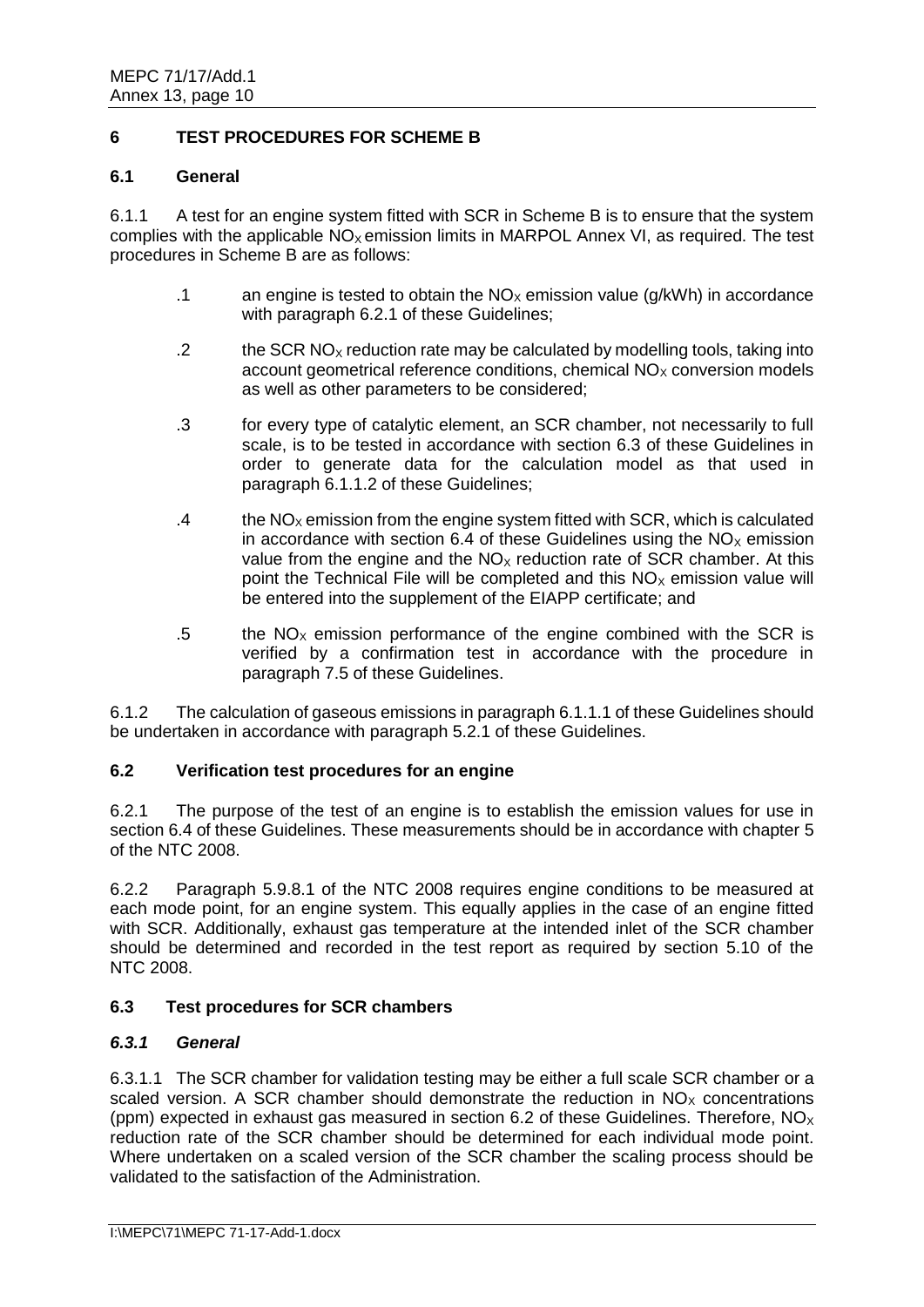6.3.1.2 The scaling process is to correspond with the modelling tool of paragraph 6.1.1.2 of these Guidelines, and take into account geometrical reference conditions, and chemical  $NO<sub>x</sub>$ conversion models, and other parameters which have influence on  $NO<sub>X</sub>$  conversion rate in the modelling tool. If the scaling process could not be validated satisfactorily by theoretical analysis or calculations taking into consideration the complex conditions in the SCR chamber, such as uniformity of gas speed, reductant, a combined engine and SCR system validation test in accordance with Scheme A should be undertaken.

6.3.1.3 The modelling tool of paragraph 6.1.1.2 of these Guidelines is acceptable for use in other engine groups which operate within the same defined boundary conditions.

# *6.3.2 Test conditions at each mode point*

Exhaust gas, catalyst, reductant and an injection system should satisfy the following conditions at each mode point:

- .1 Exhaust gas flow Exhaust gas flow rate for the test should be scaled accordingly to account for the dimension of the catalyst model.
- .2 Exhaust gas component Exhaust gas for the test should either be diesel engine exhaust gas or simulated gas.

Where diesel exhaust gas is used it should correspond, in terms of concentrations, to the exhaust gas in section 6.2 of these Guidelines, in terms of NO<sub>x</sub>, O<sub>2</sub>, CO<sub>2</sub>, H<sub>2</sub>O and SO<sub>2</sub> ( $\pm$ 5% of the required concentration for each emission species).

Where simulated gas is used it should correspond, in terms of concentrations, to the exhaust gas in section 6.2 of these Guidelines, in terms of NO,  $NO_2$ ,  $O_2$ ,  $CO_2$ ,  $H_2O$  and  $SO_2$  ( $\pm 5\%$  of the required concentration for each emission species) balance  $N_2$ .

An exemption for one or more of the above-mentioned gas species' concentration requirements may be allowed subject to a demonstration test showing that the gas or gases do not affect the  $NO<sub>x</sub>$  reduction rate by more than 2%.

# .3 Exhaust gas temperature

The temperature of exhaust gas used for the test should correspond to the temperatures obtained from testing in section 6.2 of these Guidelines, ensuring that the SCR chamber is activated at every load point, other than as provided for by 3.1.4 of the NTC 2008, and that no ammonia bisulphate formation, or reductant destruction, takes place.

.4 Catalyst blocks and AV, SV value The catalyst blocks used in the test should be representative of the catalyst blocks to be used in the SCR chamber in service. AV, SV or LV value should, in the case of full scale tests, be within -5% or above of the required value as obtained in testing from section 6.2 of these Guidelines. In the case of scaled tests it should correspond to the above.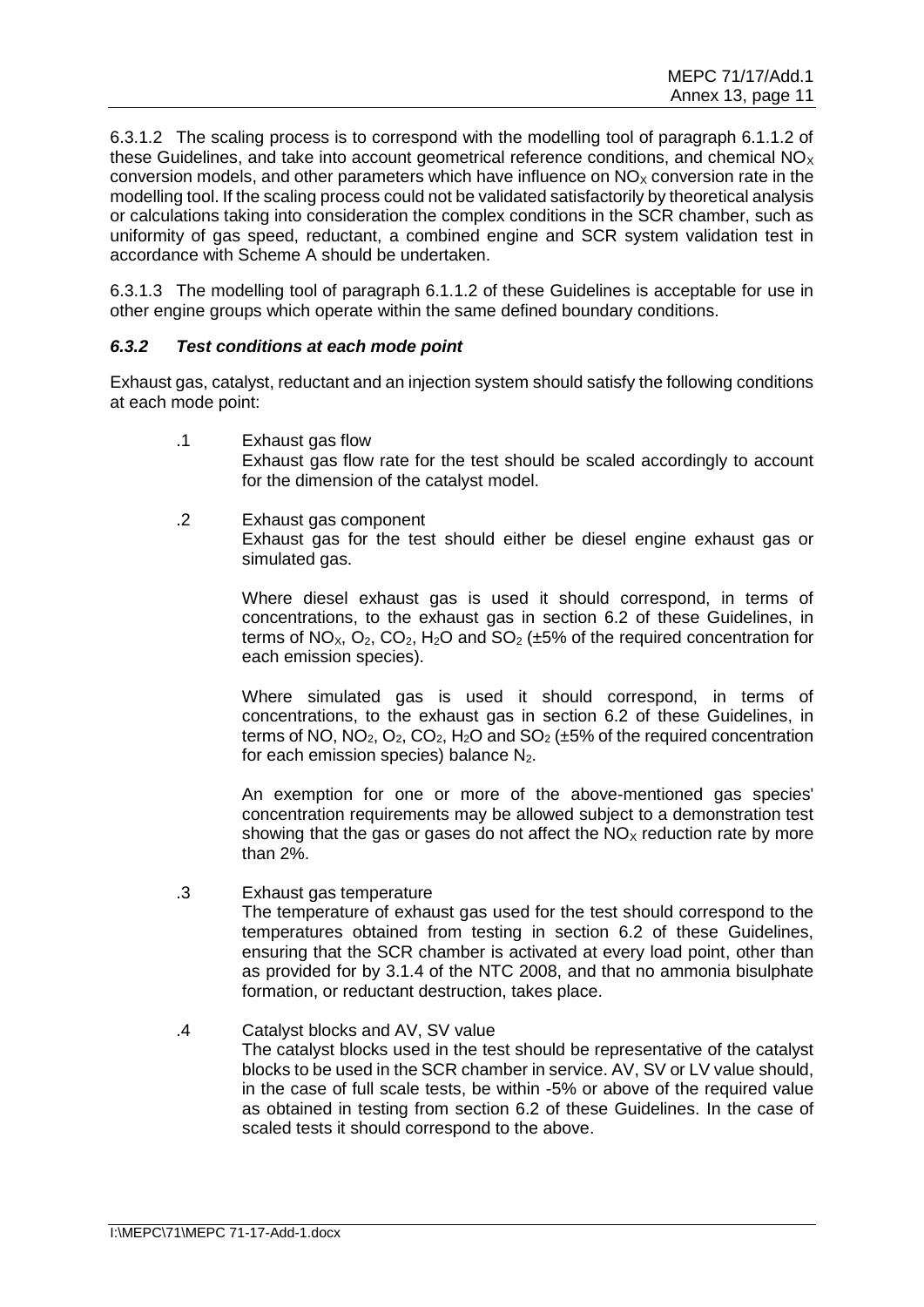### .5 Reductant

The reductant concentration on the surface of the tested catalyst should be representative of the reductant concentration on the surface of the catalyst during actual engine operation. Ammonia gas may be used as a reductant for the SCR chamber test, provided that it results in an equivalent concentration on the catalyst surface.

### *6.3.3 Stability for measurement*

All measurements should be recorded after they have stabilized.

# *6.3.4 List of data to be derived from the model*

6.3.4.1 Operating data which is to be given in the Technical File should be derived from the modelling process or otherwise justified.

6.3.4.2 Exhaust gas analysers should be in accordance with appendix III and appendix IV of the NTC 2008 or otherwise to the satisfaction of the Administration.

# *6.3.5 Test report for SCR chamber*

Data recorded under paragraph 6.3.1.1 of these Guidelines should be recorded in the test report as required by section 5.10 of the NTC 2008.

# **6.4 Calculation of the specific emission**

6.4.1 The  $NO<sub>x</sub>$  emission value of the engine system fitted with SCR should be calculated as follows:

gas 
$$
_{x} = \frac{\sum_{i=1}^{i=n} ((100 - \eta_{i})/100) \cdot q_{mgas_{i}} \cdot W_{F_{i}}}{\sum_{i=1}^{i=n} (P_{i} \cdot W_{F_{i}})}
$$

Where:  $\eta_i$ 

- $NO<sub>x</sub>$  reduction rate (%) derived in accordance with section 6.3 of these Guidelines;
- $q_{\rm meas}$  $=$  Mass flow of NO<sub>x</sub> gas measured in accordance with section 6.2 of these Guidelines;
- $W_{F_i}$ = Weighting factor;
- $P_i$ = Measured power at individual mode points in accordance with section 6.2 of these Guidelines.

The weighting factors and number of modes (n) used in above calculation shall be according to the provisions of section 3.2 of the NTC 2008.

6.4.2 The NO<sub>x</sub> emission value (g/kWh) calculated in accordance with paragraph 6.4.1 of these Guidelines should be compared to the applicable emission limit. This emission value is entered into 1.9.6 of the Supplement to the EIAPP certificate (appendix I of the NTC 2008).